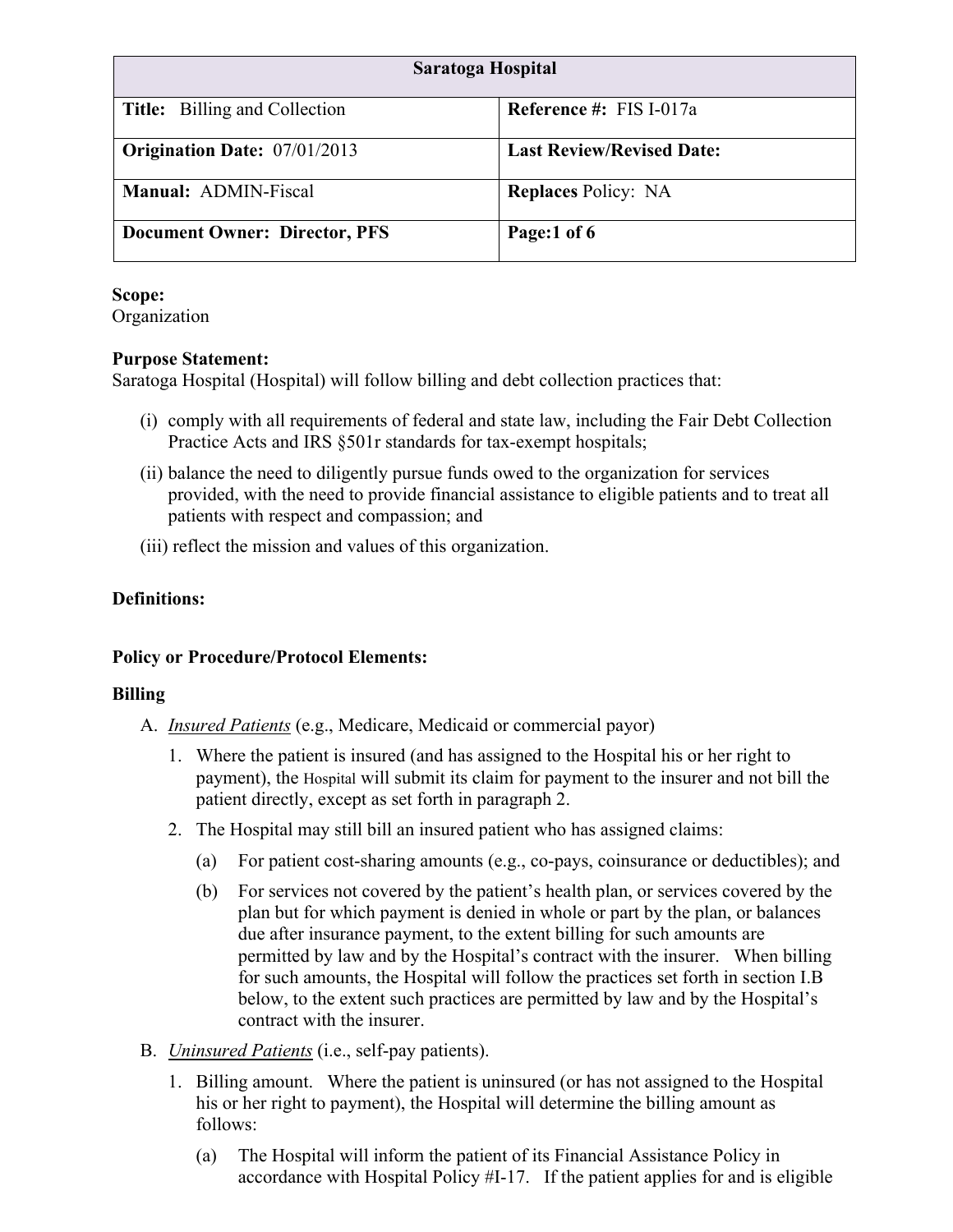for financial assistance, the bill will be discounted in accordance with such policy.

(b)The Hospital does not charge uninsured patients more for emergency or other medically necessary services more than amounts generally billed to insured individuals receiving the same care. The Hospital determines amounts generally billed (1) for services by determining the discount from standard Hospital charges that payment from Medicare for the related services would represent. Any uninsured patients are provided an automatic payment discount off of standard charges which is intended to bring the net charges billed down to the level of payment the Hospital would expect to receive from Medicare for the same services.

- (c) Patients who do not qualify for financial assistance, and who do not pay within 30 days of the date appearing on their first statement, will thereafter be billed at the discounted amount generally billed to Medicare for the same services.
- (d) Dental services are excluded from the standard discount policy. Preventative services will be discounted by 50% and non-preventative services will be discounted by 15% if paid at the time of service.
- (e) Exceptions to the standard discount policy described above are for services provided to uninsured patients in the Hospital Emergency Department and the Hospital's Urgent Care site at Wilton Medical Arts. Special tiered discount programs are in place for the Emergency department and one Urgent Care rate as described below:

### *Emergency Department Services:*

Tier 1-available for patients receiving any services during an outpatient emergency department visit, unless the services include a CT and/or MRI scan. The discounted patient payment for this level of Emergency Department services is \$400 which includes New York State DOH surcharge.

Tier 2-available for outpatient Emergency Department visits when the visit includes a CT and/or MRI scan. The discounted patient payment for this level of Emergency Department services is \$800 which includes New York State DOH surcharge.

Tier 3-Observation Patients. The discounted patient payment for this level is \$2,065 which includes New York DOH surcharge

### *Urgent Care Services (Wilton Medical Arts):*

The discounted patient payment for this level of Urgent Care services is \$195 which includes New York State DOH surcharge.

The discounts available to the Emergency Room department and to Urgent Care are intended to provide uninsured patients with an automatic discount for those services that exceeds the standard discount for all other services to uninsured patients.

Patients are not required to take any action in order to receive the standard discount and the Emergency department and Urgent Care discounts. These adjustments are automatically made to patient's bills before the statements are sent out. These discounts apply to all uninsured patients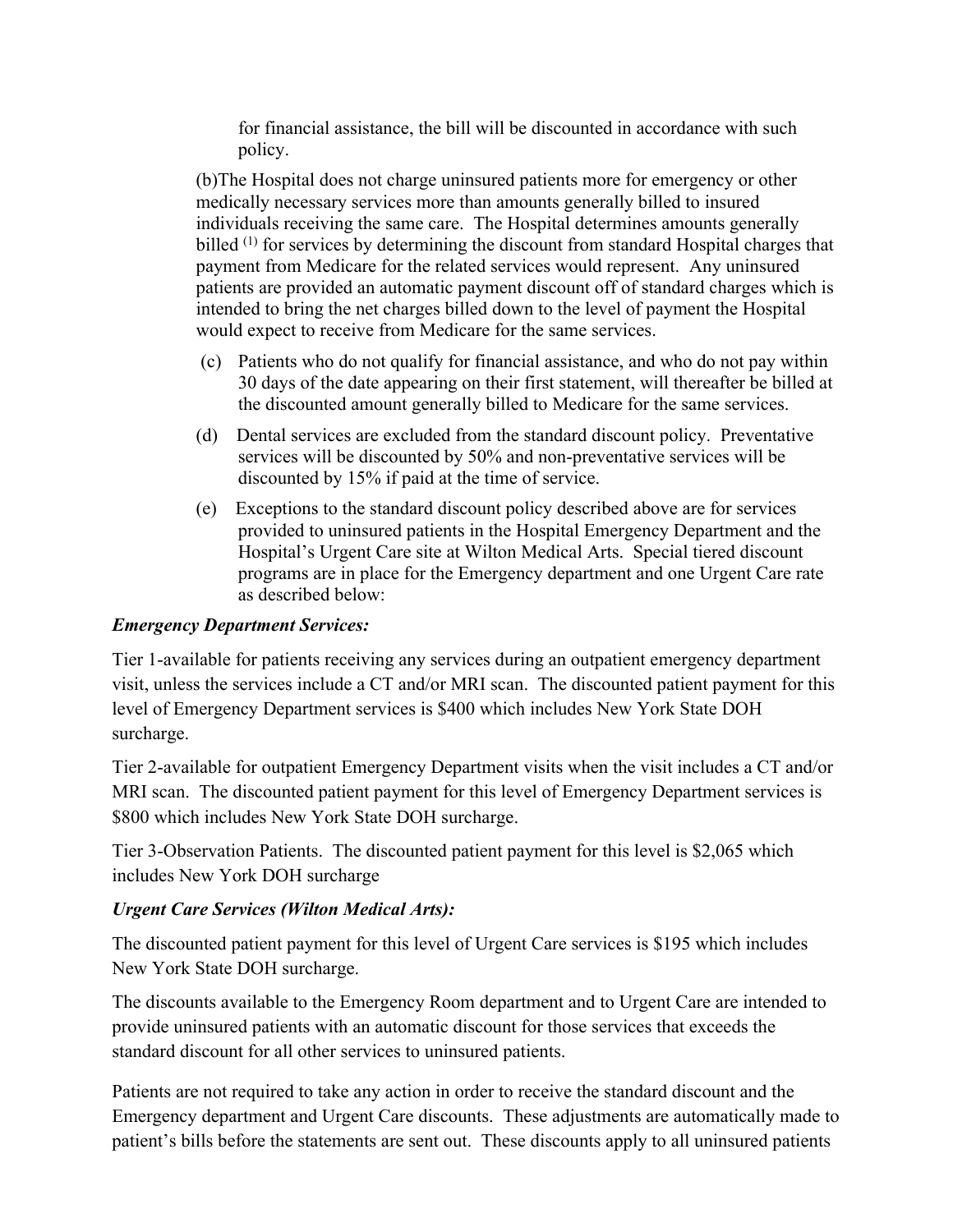whether or not a patient lives within the Hospital's geographic service area. Payment made on the same day will qualify for a 15% Prompt Pay discount.

2. Billing procedure.

 The hospital shall comply with the requirements of the New York State Hospital Bill of Rights and provide an inpatient itemized bill upon request.

- (a) The Hospital will send such patient a minimum of three statements over a 120 day period. Each such statement will provide information about the Financial Assistance Policy (or a reference to a web address with such information). During such period, the Hospital shall not engage in any Extraordinary Collection Actions. Exceptions are made in cases where the Hospital is unable to establish an address or phone contact for the patient or the patient has been verbally contacted but refuse to engage in a dialogue with the Hospital.
- (b) After 120 days, a final notice letter will be sent to the patient describing collection actions that may be taken by the Hospital should the patient fail to respond within 30 days of the date of the letter.(c)At 150 days after the initial statement, if full payment or an application for the Hospital's Financial Assistance Program has not been received, or other payment arrangements negotiated, the account may be referred to the Hospital's collection agency, which may commence Extraordinary Collection Actions (defined below).
- 3. Payment Plans

Payment plans are available in certain circumstances. Once established, payment plans will be reviewed periodically to ensure the account remains in good standing. If you feel at any time that your payment arrangement has become a burden due to a change in financial situation a meeting can be scheduled with a financial counselor.

#### **II. Extraordinary Collection Actions.**

- A. Basic Limitation on Extraordinary Collection Actions.
	- 1. The Hospital shall not engage in Extraordinary Collection Actions as defined in paragraph B below, against an individual until the Hospital has made *reasonable efforts*, as described in paragraph C below, to determine whether the individual is eligible for assistance under the Hospital financial assistance policy (FAP).
- B. *Extraordinary collection actions* defined
	- 1. *Extraordinary collection actions* are actions taken related to obtaining payment of a bill for Hospital services that either:
		- (a) require a legal or judicial process,
		- (b) involve selling an individuals' debt to another party, or
		- (c) involve reporting adverse information about the individual to consumer credit reporting agencies or credit bureaus.
	- 2. Actions that require legal or judicial process include, but are not limited to, actions to-
		- (a) Place a lien on an individual's property;
		- (b) Foreclose on an individual's real property (other than a primary residence);
		- (c) Attach or seize an individual's bank account or any other personal property;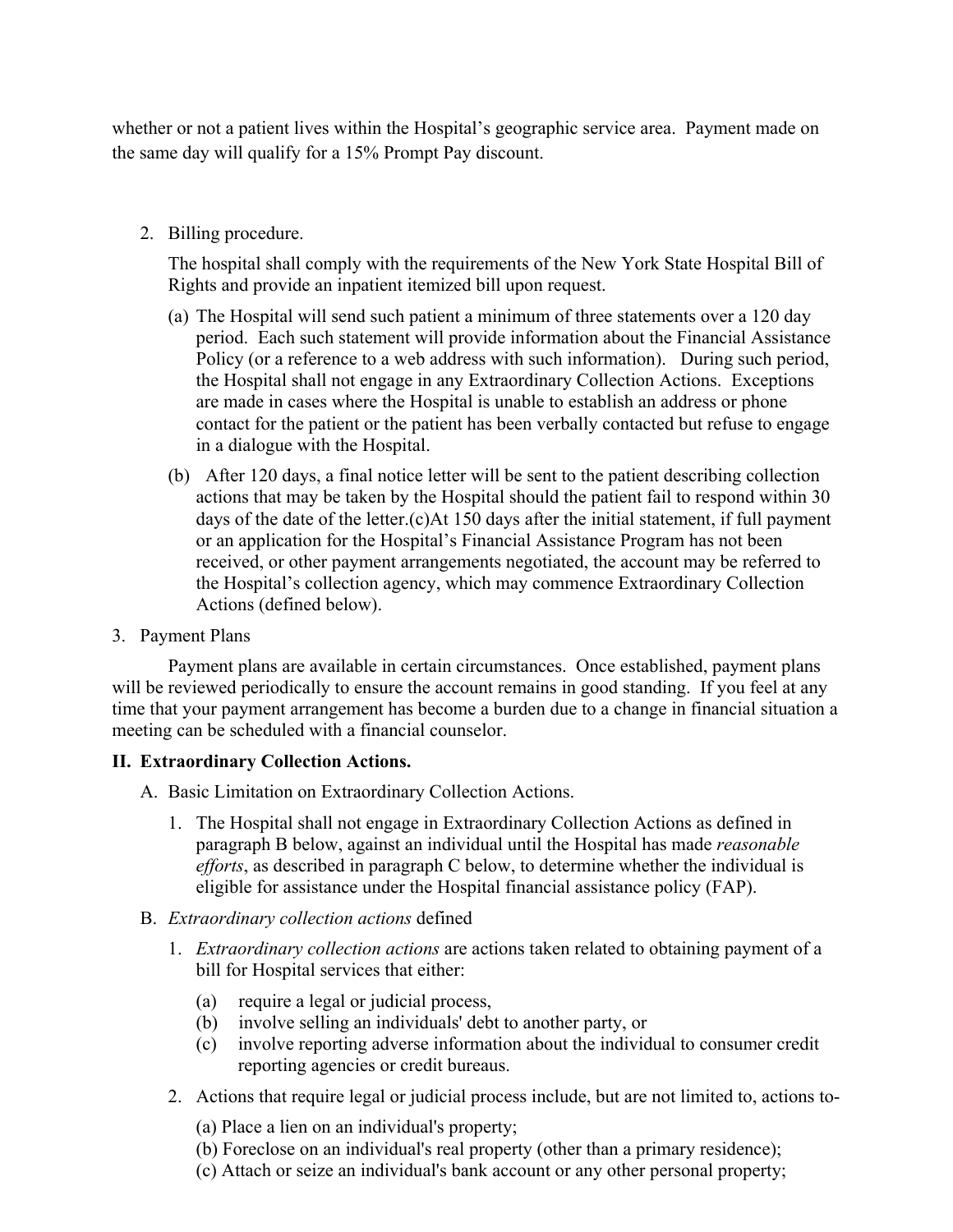- (d) Commence a civil action against an individual;
- (e) Cause an individual's arrest;
- (f) Cause an individual to be subject to a writ of body attachment; and
- (g) Garnish an individual's wages.

### C. *Reasonable efforts*.

- 1. Reasonable efforts mean that the Hospital:
	- (a) Gave a plain language summary of its Financial Assistance Plan (FAP) and offer an application form, to the patient before discharge from the Hospital;
	- (b) Included information about the availability of Financial Assistance and about how to access the FAP Summary with all (and at least three) billing statements for the care and all other written communications regarding the bill provided to the individual during the period of date of Hospitalization until 150 days after the first billings statement (the "notification period.") Exceptions to this rule include refusal by patient/guarantor to discuss a bill and/or return address with no means to locate patient/guarantor.
	- (c) Informs the individual about the FAP in all oral communications with the individual regarding the amount due for the care that occur during the notification period; and
	- (d) Provides the individual with at least one written notice that (i) informs the individual about the Extraordinary Collection Efforts the Hospital or other authorized party may take if the individual does not submit a FAP application or pay the amount due by a deadline (specified in the notice); and (ii) is provided to the individual at least 30 days before the deadline specified in the written notice. This notice will not be sent any earlier than 120 days after the date of the first billing statement sent to the patient.
- 2. With respect to a patient who submitted an incomplete FAP application, reasonable efforts means that the Hospital:
	- (a) suspends extraordinary collection efforts against the patient;
	- (b) provides the patient with a written notice that describes the additional information and/or documentation required, and includes a copy of the FAP;
	- (c) complies with C.1.(d) above.
- 3. Hospital will not permit a third party collection agent to commence an extraordinary collection effort against a person for an unpaid Hospital services bill unless and until a Hospital official has authorized the specific action(s) against the specific person.

# **III. Fair Debt Collection Practices.**

- A. The Hospital, directly or through billing or collection agents, shall comply with the requirements of the federal Fair Debt Collection Practices Act. Specifically, the Hospital shall not engage in any of the following abusive and deceptive practices when attempting to collect debts:
	- 1. **Hours for phone contact**: contacting consumers by telephone outside of the hours of 8:00 a.m. to 9:00 p.m. local time;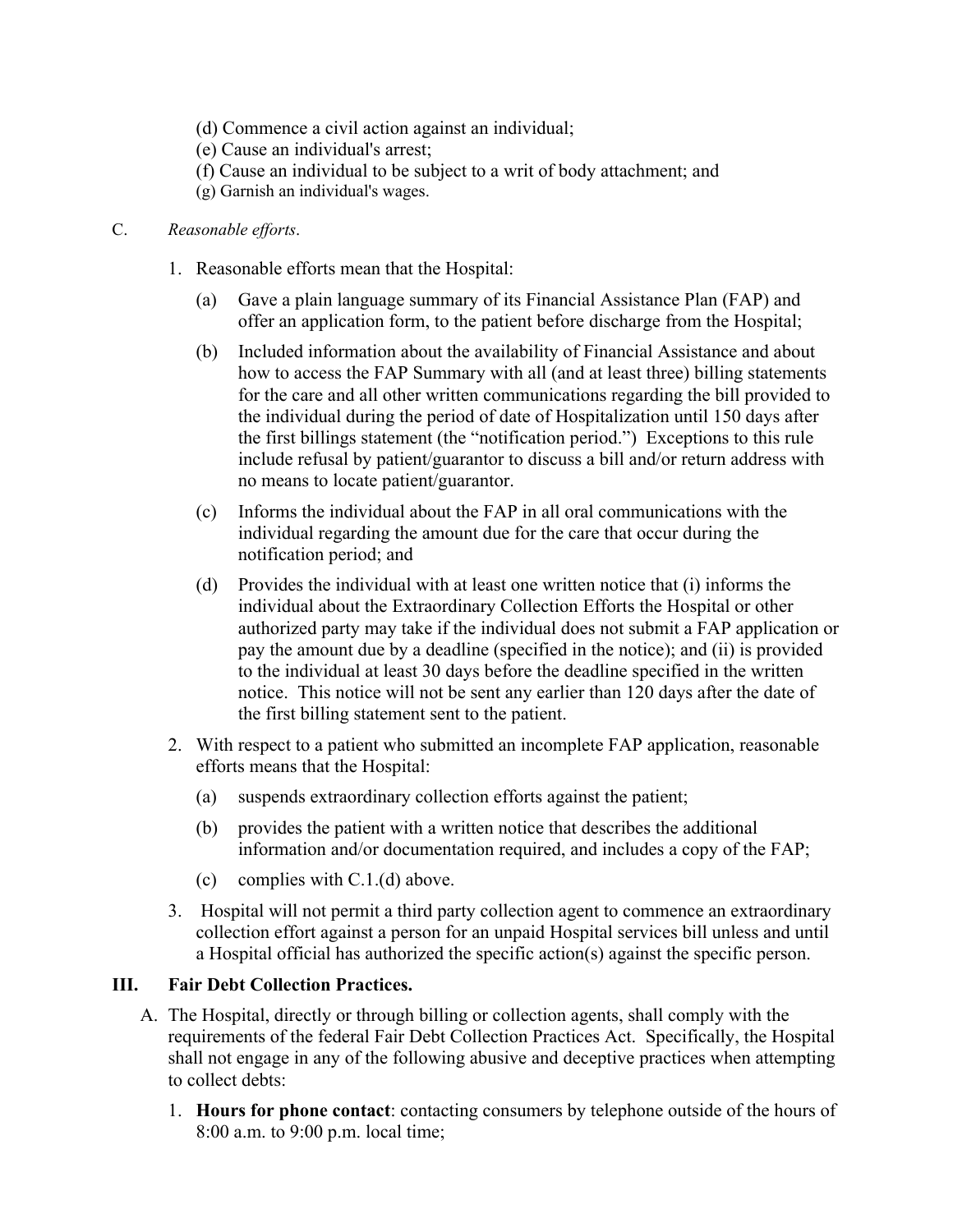- 2. **Failure to cease communication upon request**: communicating with consumers in any way (other than litigation) after receiving *written* notice that said consumer wishes no further communication or refuses to pay the alleged debt, with certain exceptions, including advising that collection efforts are being terminated or that the collector intends to file a lawsuit or pursue other remedies where permitted;
- 3. **Causing a telephone to ring or engaging any person in telephone conversation repeatedly or continuously**: with intent to annoy, abuse, or harass any person at the called number;
- 4. **Communicating with consumers at their place of employment** after having been advised that this is unacceptable or prohibited by the employer;
- 5. **Contacting consumer known to be represented by an attorney;**
- 6. **Communicating with consumer after request for validation has been made**: communicating with the consumer or the pursuing collection efforts by the debt collector *after* receipt of a consumer's written request for verification of a debt made within the 30 day validation period (or for the name and address of the original creditor on a debt) and *before* the debt collector mails the consumer the requested verification or original creditor's name and address
- 7. **Misrepresentation or deceit**: misrepresenting the debt or using deception to collect the debt, including a debt collector's misrepresentation that he or she is an attorney or law enforcement officer;
- 8. **Publishing the consumer's name or address** on a "bad debt" list;
- 9. **Seeking unjustified amounts**, which would include demanding any amounts not permitted under an applicable contract or as provided under applicable law;
- 10. **Threatening arrest or legal action** that is either not permitted or not actually contemplated;
- 11. **Abusive or profane language** used in the course of communication related to the debt;
- 12. **Communication with third parties**: revealing or discussing the nature of debts with third parties *(other than the consumer's spouse or attorney, or others to the extent permitted by the FDPA.*
- 13*.* **Contact by embarrassing media**, such as communicating with a consumer regarding a debt by post card, or using any language or symbol, other than the debt collector's address, on any envelope when communicating with a consumer by use of the mails or by telegram, except that a debt collector may use his business name if such name does not indicate that he is in the debt collection business;
- 14. **Reporting false information on a consumer's credit report** or threatening to do so in the process of collection.
- **(1)**The Hospital uses the look-back method prescribed by IRS Section 501(r) in order to determine Medicare amounts generally billed. Information regarding the Hospital's calculation of amounts generally billed to Medicare may be obtained free of charge may be obtained by contacting the Hospital Fiscal Services Department at 518/583-8497.